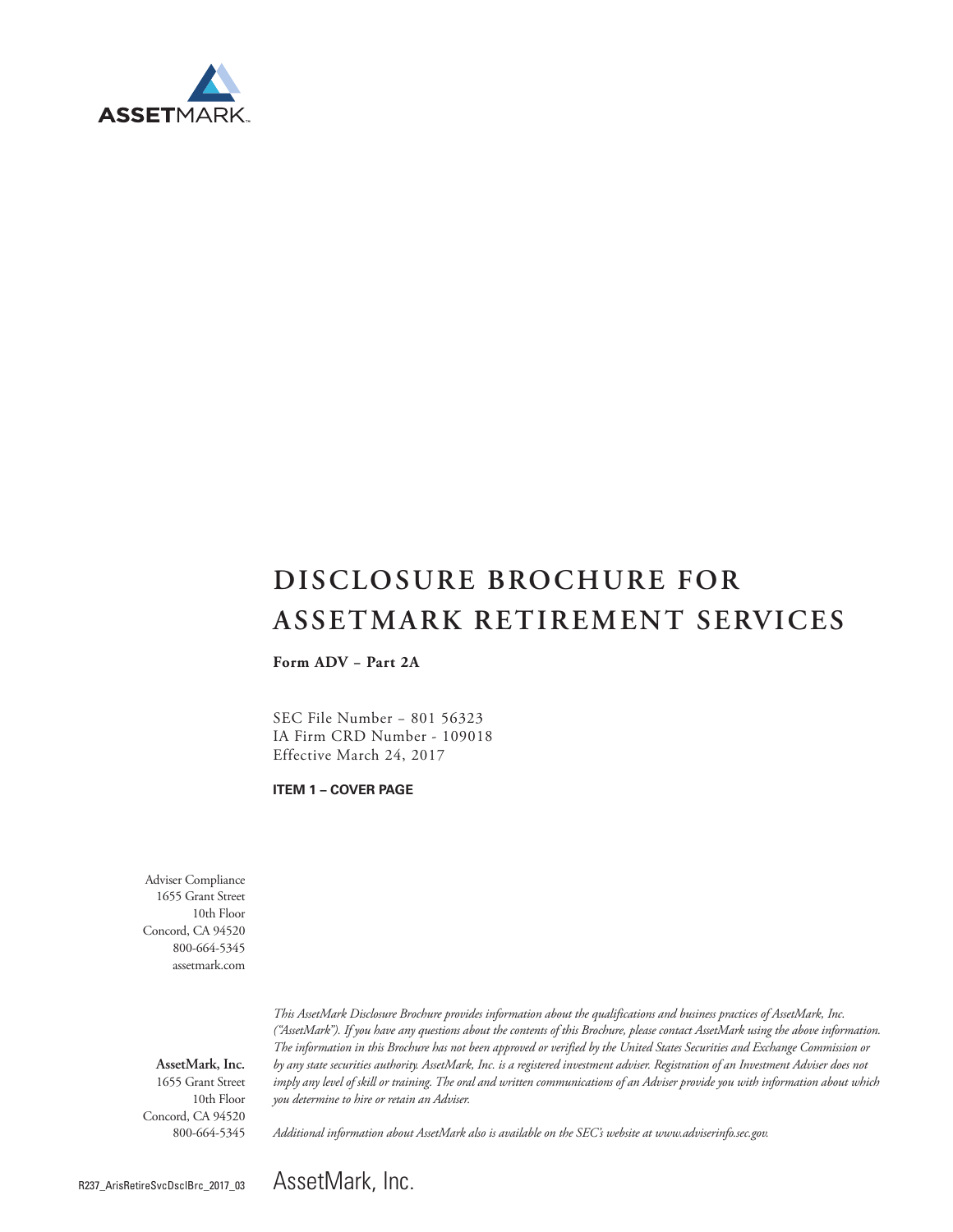## **ITEM 2 – MATERIAL CHANGES**

This section provides a summary of material changes that were made to this brochure since the last annual update, and is intended to help Clients determine if they want to review this brochure in its entirety, or contact their Financial Advisor or AssetMark with questions about the changes.

This summary may include any change to policies and practices, a change in the management of your account, or additional conflicts of interests for your consideration. Additionally, this summary will also include any product offerings introduced in the last year, product offerings that may no longer be available to new business, or new products to be launched in the near future.

AssetMark may make interim updates to its disclosure brochure throughout the year. We will provide Clients with additional information about material changes, as necessary. Information about AssetMark is also available on the SEC's website at www.adviserinfo.sec.gov. To request a copy of the most recent disclosure brochure, contact us at:

**AssetMark, Inc. Attention: Adviser Compliance 800-664-5345 assetmark.com advisorcompliance@assetmark.com**

The following are changes since the last Form ADV Part 2A update in

- September 2016. Item 4: On October 31, 2016 Huatai Securities Co., Ltd. completed the purchase of AssetMark, Inc.
- Item 9: Disciplinary Information
- Item 10: Other Financial Industry Activities and Affiliations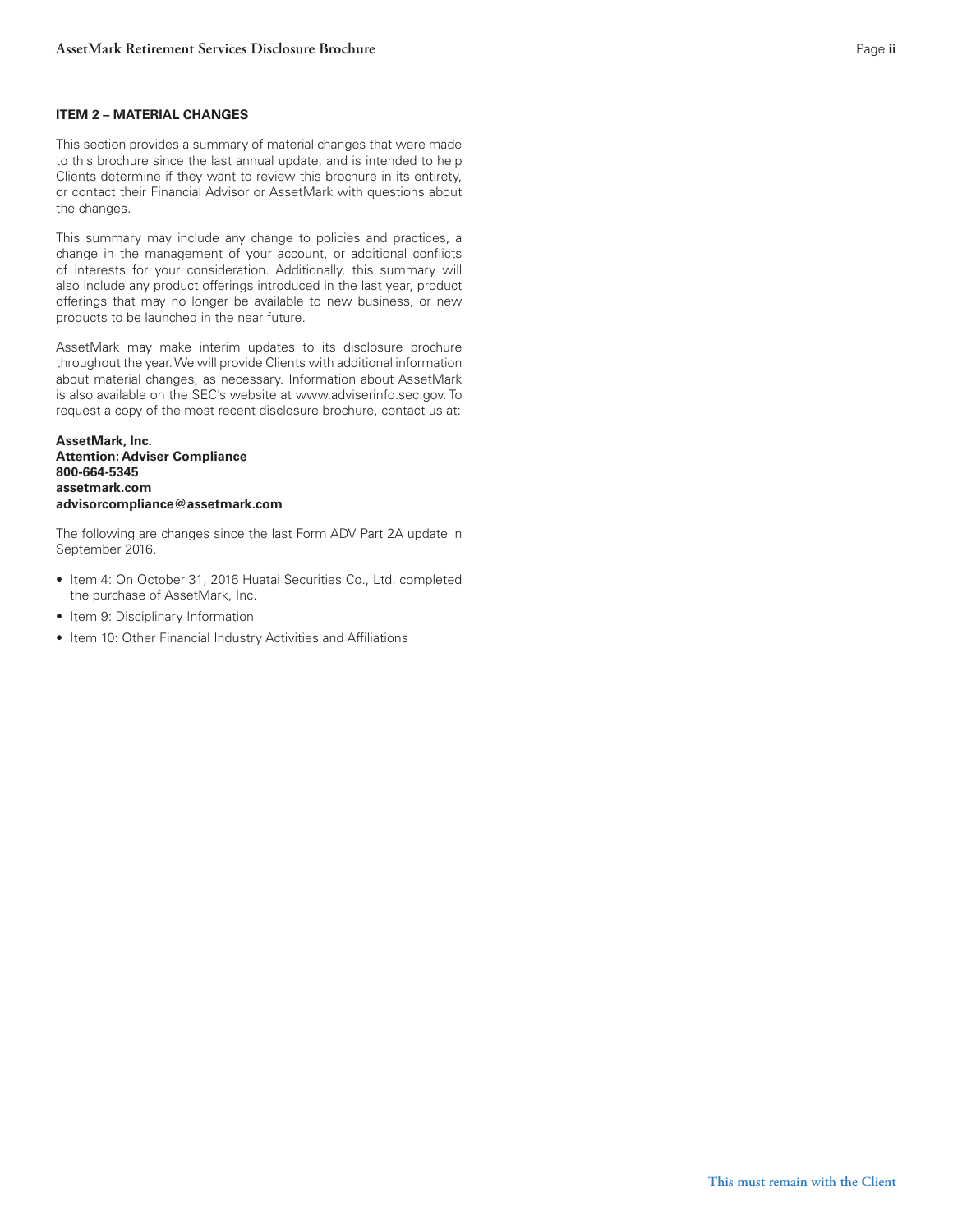# **ITEM 3 - TABLE OF CONTENTS**

| <b>ITEM 1</b>  |                                                                                         |  |
|----------------|-----------------------------------------------------------------------------------------|--|
| <b>ITEM 2</b>  |                                                                                         |  |
| <b>ITEM 3</b>  |                                                                                         |  |
| <b>ITEM 4</b>  |                                                                                         |  |
| <b>ITEM 5</b>  |                                                                                         |  |
| <b>ITEM 6</b>  |                                                                                         |  |
| <b>ITEM 7</b>  |                                                                                         |  |
| <b>ITEM 8</b>  | METHODS OF ANALYSIS, INVESTMENT STRATEGIES AND RISK OF LOSS 4                           |  |
| <b>ITEM 9</b>  |                                                                                         |  |
| <b>ITEM 10</b> |                                                                                         |  |
| <b>ITEM 11</b> | CODE OF ETHICS, PARTICIPATION OR INTEREST IN CLIENT TRANSACTIONS AND PERSONAL TRADING 6 |  |
| <b>ITEM 12</b> |                                                                                         |  |
| <b>ITEM 13</b> |                                                                                         |  |
| <b>ITEM 14</b> |                                                                                         |  |
| <b>ITEM 15</b> |                                                                                         |  |
| ITEM 16        |                                                                                         |  |
| <b>ITEM 17</b> |                                                                                         |  |
| <b>ITEM 18</b> |                                                                                         |  |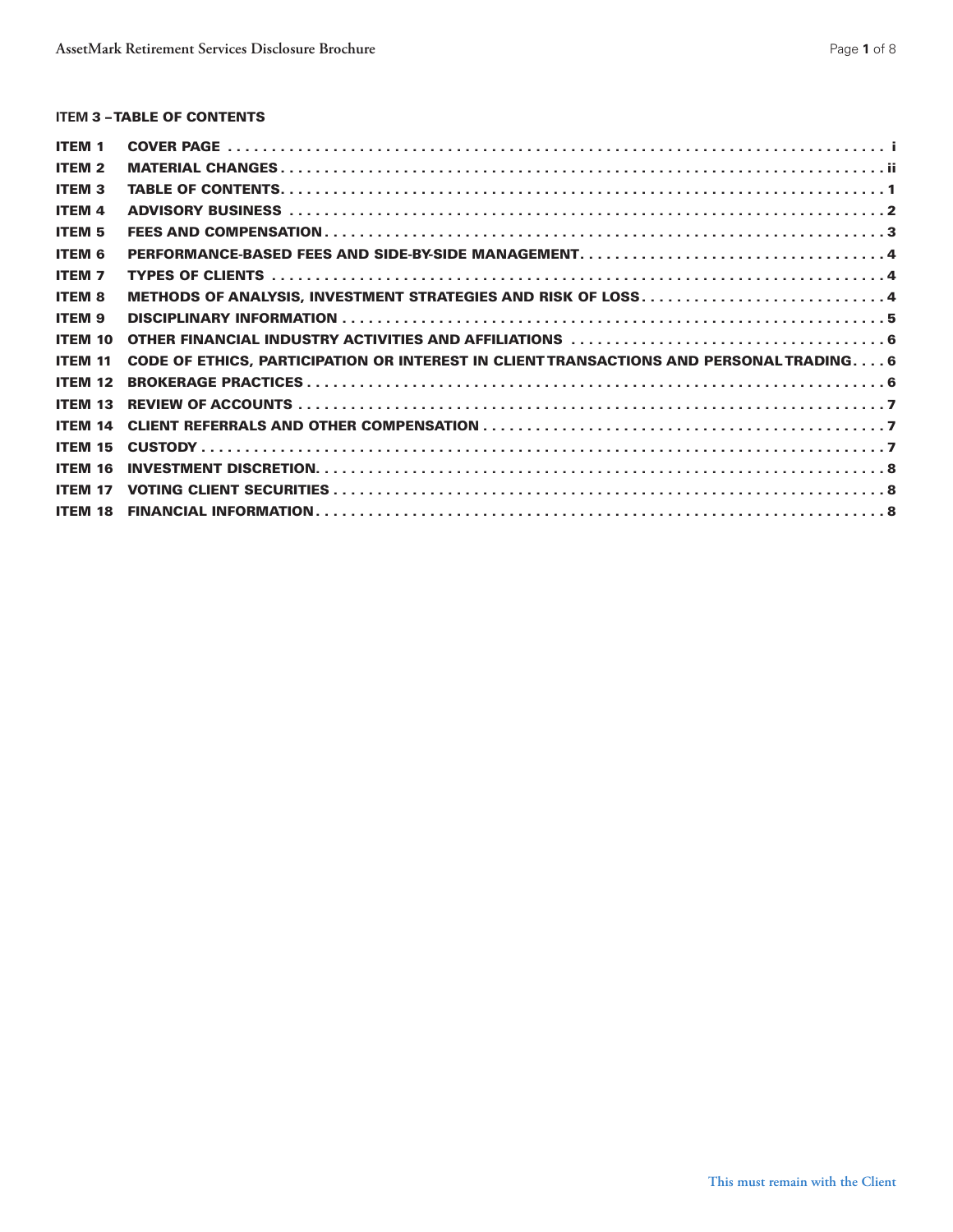#### ITEM 4 – ADVISORY BUSINESS

A. This disclosure brochure describes the advisory services offered by AssetMark, Inc. ("AssetMark") to retirement plans through its Retirement Services division and to Internal Revenue Code ("IRC") 403(b) Client Plans ("Client" or "Client Plans") through its Aris division.

AssetMark is an investment adviser registered with the U.S. Securities and Exchange Commission providing various investment advisory services pursuant to the Investment Management Services Agreement ("IMSA"). Its predecessor business began in 1980.

In April 2016, Aquiline Capital Partners and Genstar Capital, private equity firms that invest in the financial services industry, announced the sale of AssetMark, Inc. ("AssetMark") and AssetMark Trust Company to Huatai Securities Company, Ltd. The sale was completed on October 31, 2016.

Effective October 1, 2015, Aris was merged into AssetMark, Inc. Aris and AssetMark had been under common control and ownership. Aris is now an investment division of AssetMark, Inc. Aris serves financial advisors with wealth and retirement service solutions for individuals, banks or thrift institutions, pension and profit sharing plans, trusts, estates, charitable organizations, corporations, businesses, partnerships, limited partnerships, limited liability companies and investment clubs.

#### B. I. Retirement Services Advisory Services (available through Investment Management Services Agreements)

Through its Retirement Services division and pursuant to Investment Management Services Agreements ("IMSAs" or "Client Agreements") with Client Plans, AssetMark provides advisory services to defined contribution retirement plans intended to be qualified under IRC Section 401(a) that maintain individual accounts ("Accounts") for their Participants (generally IRC 401(k) plans). Pursuant to the Client Agreements, AssetMark acknowledges that it is providing investment advice to the Plan and is a "fiduciary" (within the meaning of section 3(21) of the Employee Retirement Income Security Act of 1974), and accepts appointment as an "investment manager" (within the meaning of Section 3(38) of ERISA) with discretion, in all instances, to the extent it provides investment advisory services to Plan assets pursuant to the Client Agreements.

On behalf of the Plans, AssetMark develops and maintains Investment Alternatives for use by the Plans' Participants. These Investment Alternatives may include individual mutual funds and/or exchange traded funds ("ETFs") (collectively, "Individual Funds") and Managed Accounts. AssetMark provides the investment advisory services in accordance with any reasonable investment restrictions as specified by the Client Plan and accepted by AssetMark.

AssetMark may manage the Managed Accounts through the maintenance of "Asset Allocation Models," which specify the percentage of specific securities to be held by each Account. AssetMark has contracted with investment management firms ("Portfolio Strategists") to provide to AssetMark Asset Allocation Models of recommended portfolio allocations by which AssetMark intends to invest Accounts, unless circumstances indicate that modified allocations or investments are appropriate. The Portfolio Strategists do not provide discretionary investment management services to Accounts. The Client may specify the initial Portfolio Strategist for the Account. AssetMark may replace the Portfolio

Strategist at its discretion. AssetMark has the authority to select, remove and replace securities, including mutual fund and ETF shares, and other investments, as Investment Alternatives and in Plan Accounts and, with regard to the Managed Accounts, to determine the portion of assets in the Managed Account that shall be allocated to each fund share, security, investment or asset class and to change such allocations. AssetMark may delete an Individual Fund or Managed Account as an Investment Alternative, including but not limited to a Qualified Default Investment Alternative ("QDIA") and, at its discretion, direct, or not, that Plan assets invested in the deleted Investment Alternative be moved to another (existing or new) replacement Investment Alternative.

AssetMark does not provide Participants and beneficiaries individualized investment advice. AssetMark does not know the individual investment objectives of Plan Participants and beneficiaries and AssetMark has no responsibility for determining whether any Investment Alternative is suitable for any particular Plan Participant. AssetMark is responsible for determining whether the Investment Alternatives are generally suitable to be investments for the Plan.

# Screened Portfolios (Values Based Portfolios)

At a Client's request, AssetMark may offer portfolios screened for various social or faith based considerations ("Screened Portfolios") under client IRC 401(k) plans. Screened Portfolio allocations are typically constructed from mutual funds, but may also include Managed Accounts, individual securities, closed-end funds and exchange traded funds. Mutual funds utilized in Screened Portfolios are selected from a more limited menu of mutual funds than nonscreened allocations offered by us. As a result, risk characteristics and returns of Screened Portfolios could vary significantly from our non-screened portfolios. Minimum account sizes for applicable services apply and are subject to negotiation.

## II. IRC 403(b) Advisory Services

Through its Aris division and pursuant to Client Services Agreements ("CSAs" or "Client Agreements") with Client Plans, AssetMark provides advisory services to plans intended to be qualified under IRC Section 403(b) that maintain individual accounts ("Accounts") for their Participants. Pursuant to the Client Agreements, AssetMark acknowledges that it is providing investment advice to the Plan and is a "fiduciary" (within the meaning of section 3(21) of ERISA) and accepts appointment as an "investment manager" (within the meaning of Section 3(38) of ERISA) with discretion for ERISA, in all instances, to the extent it provides investment advisory services to Plan assets pursuant to the Client Agreements.

#### Fidelity 403(b) Portfolios (available through an Aris Client Services Agreement)

Aris offers asset allocation services to participants of 403(b) plans where Fidelity Institutional Wealth Services ("Fidelity") is an authorized provider under the participant's plan. We may provide asset allocation services to participants based upon investment choices made available through the plan or through Brokerage Link, if available. Mutual fund options for the Fidelity 403(b) portfolios generally do not include all mutual funds offered by Fidelity, and in most cases, are limited to only certain Fidelity family mutual funds. As a result, risk characteristics and returns of Fidelity 403(b) portfolios could vary significantly from our non-Fidelity 403(b) portfolios. Minimum account size is \$15,000 and is subject to negotiation.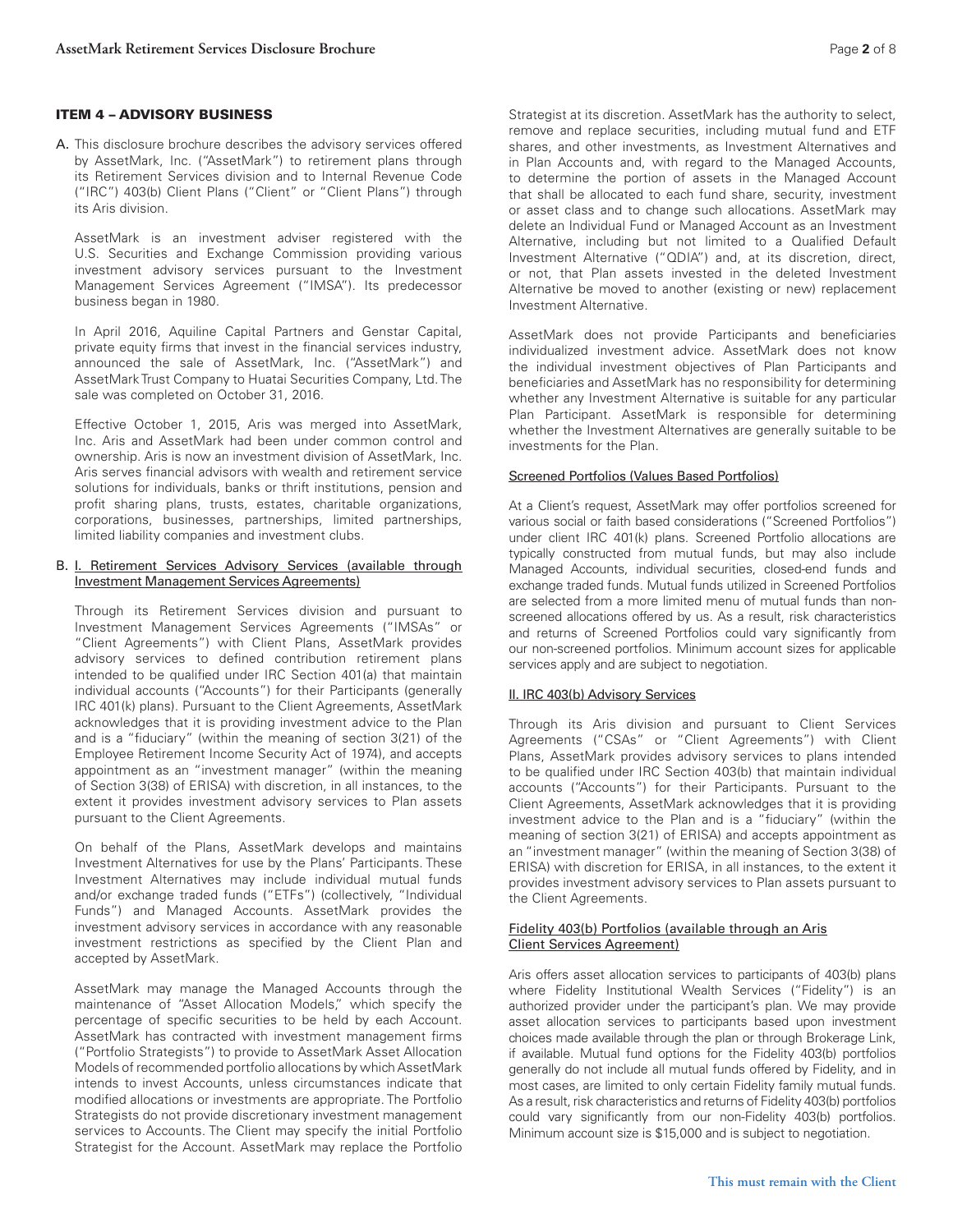#### TIAA CREF – 403(b) (available through an Aris Client Services Agreement)

Aris offers asset allocation services to participants of 403(b) plans where TIAA CREF is an authorized provider under the participant's plan. We may provide asset allocation services to participants based upon investment choices made available through the plan. Mutual fund options for the TIAA CREF portfolios generally include all or most mutual funds offered by TIAA CREF. Minimum account size is \$50,000 and subject to negotiation.

#### Asset Builder

Aris provides strategic asset allocation services utilizing mutual funds. Asset Builder may be utilized in Fidelity 403(b) and TIAA CREF 403(b) portfolios. Client asset allocations are dependent on the stated risk parameters and investment objectives of the Client. Assets are managed on a discretionary basis. Clients may transfer existing investments to fund the account; however, all transferred assets will be liquidated and invested to the appropriate asset allocation without regard to any taxable gains or losses that may result. Dollar-cost-averaging can be utilized upon request for accounts greater than \$100,000. Periodic account reviews may include account rebalancing. Rebalancing will be performed without consideration for any realized taxable gains or losses that may result. Minimum account size is \$50,000 and subject to negotiation.

#### Screened Portfolios (Values Based Portfolios)

At a Client's request, Aris may offer portfolios screened for various social or faith based considerations ("Screened Portfolios") offered under the Aris Fidelity 403(b) and TIAA CREF 403(b) Asset Builder portfolios. Screened Portfolio allocations are typically constructed from mutual funds, but may also include Managed Accounts, individual securities, closed-end funds and exchange traded funds. Mutual funds utilized in Screened Portfolios are selected from a more limited menu of mutual funds than non-screened allocations offered by us. As a result, risk characteristics and returns of Screened Portfolios could vary significantly from our non-screened portfolios. Minimum account sizes for applicable services apply and are subject to negotiation.

## SERVICES NO LONGER OFFERED

AssetMark continues to manage other advisory services which are no longer offered to new Clients. Clients with these services may contact AssetMark for more information.

C. AssetMark, on behalf of IRC 401(k) plans, develops and maintains Investment Alternatives for use by the Plans' Participants. These Investment Alternatives may include individual mutual funds and/or exchange traded funds ("ETFs") (collectively, "Individual Funds") and Managed Accounts. AssetMark provides the investment advisory services in accordance with any reasonable investment restrictions as specified by the Client Plan and accepted by AssetMark.

Aris offers asset allocation services to participants of 403(b) plans where Fidelity Institutional Wealth Services ("Fidelity") is an authorized provider under the participant's plan. We may provide asset allocation services to participants based upon investment choices made available through the plan or through Brokerage Link if available. Mutual fund options for the Fidelity

403(b) portfolios generally do not include all mutual funds offered by Fidelity, and in most cases, are limited to only certain Fidelity family mutual funds. As a result, risk characteristics and returns of Fidelity 403(b) portfolios could vary significantly from our non-Fidelity 403(b) portfolios. Aris provides the investment advisory services in accordance with any reasonable investment restrictions as specified by the Client Plan and accepted by Aris.

- D. AssetMark does not participate in a Wrap Fee program under the Retirement Services and 403(b) programs.
- E. As of December 31, 2016, AssetMark had \$479.9 million in assets under management under the Retirement Services and 403(b) programs.

#### ITEM 5 – FEES AND COMPENSATION

The fees described here are for products and advisory services received direct through AssetMark Retirement Services or Aris 403(b) services. If a Client engages AssetMark Retirement Services or Aris to provide discretionary and/or non-discretionary investment advisory services, Client agrees to pay AssetMark an account fee based upon a percentage of all assets in the account(s), including assets for which we do not exercise investment discretion or investment oversight, in accordance with the agreed upon fee schedule. Account fees are billed quarterly in advance based upon the previous quarter-end account values. Tiers for investments not managed by separate account managers are determined by including the value of assets managed by each separate account manager. For some services, fees may be blended together with fees for other service and an overall ladder-based or fixed-fee is charged. Such fee would not exceed the aggregation, or total fee, of individual fees for such services. Fees billed by us or any third party retained by us for Clients will be deducted from account assets. The initial fee is based on the amount of the initial deposit to the account and is pro-rated to the end of the quarter. Should a Client terminate prior to the end of a quarter, we will make a prorated refund to the Client. Fee percentages and minimum fees are subject to negotiation. Annual fees do not include fees for non-standard services, Managed Accounts, transaction costs for individual securities or other services offered by us. AssetMark Retirement Services and Aris, by written provision within its advisory agreements, may impose certain administrative charges for research, re-titling, check writing, other administrative services and time spent complying and implementing Client requests or restrictions in all services.

Account fees are determined based upon investment vehicles utilized and can be on a cumulative or laddered basis unless specified.

#### RETIREMENT SERVICES PLANS

| MINIMUM ANNUAL FEE NEGOTIABLE.<br>ACCOUNT FEES ARE LADDER-BASED. |                    |  |
|------------------------------------------------------------------|--------------------|--|
| PORTFOLIO ASSETS                                                 | <b>MAXIMUM FEE</b> |  |
| $$0 - $2,500,000$                                                | 1.65%              |  |
| \$2,500,001 - \$5,000,000                                        | 1.60%              |  |
| \$5,000,001 - \$10,000,000                                       | 1.55%              |  |
| $$10,000,001+$                                                   | Negotiable         |  |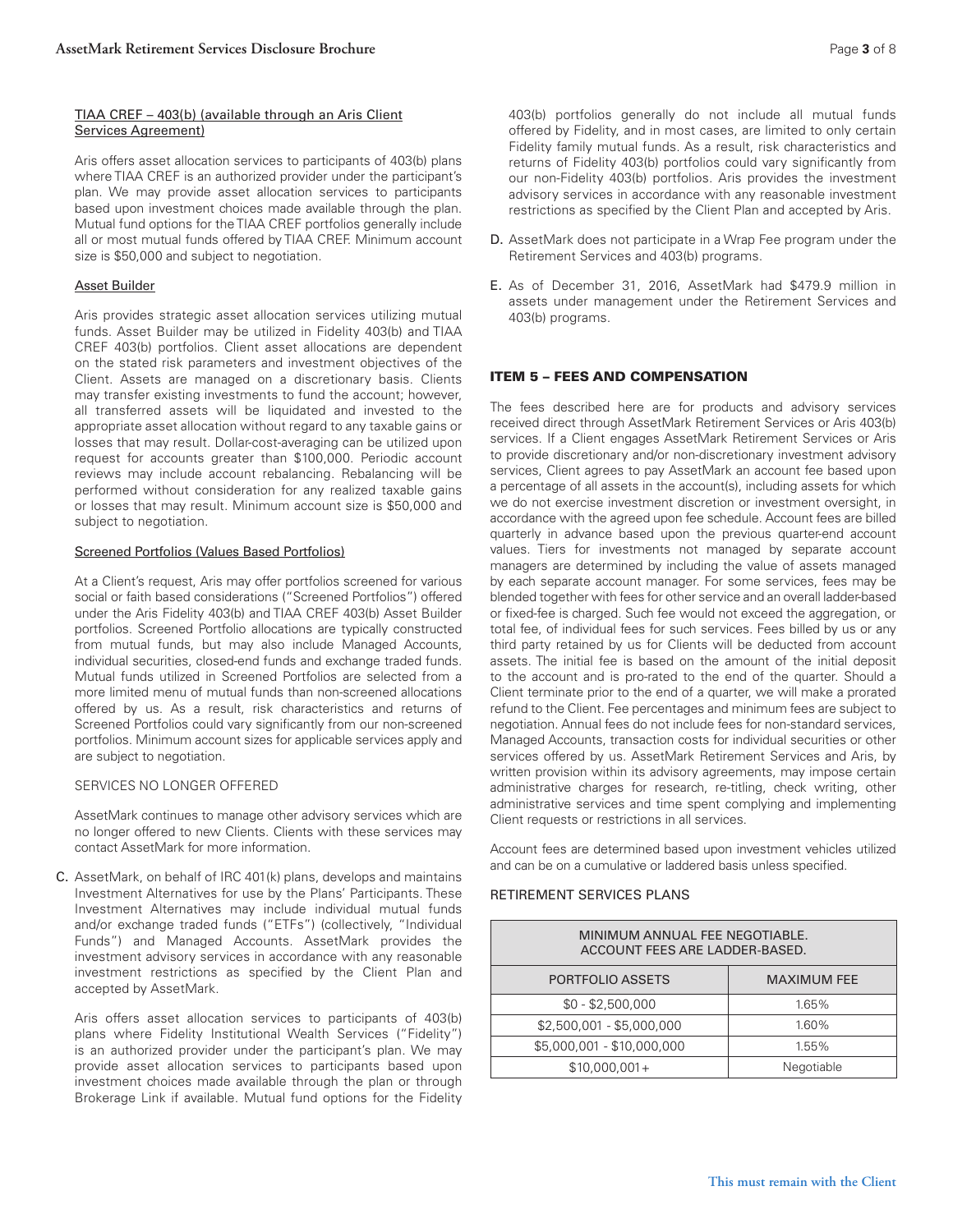## FIDELITY 403(B) PORTFOLIOS

| MINIMUM ANNUAL FEE OF \$275 APPLIED<br>UPTO \$50,000 ACCOUNT SIZE |                    |  |  |
|-------------------------------------------------------------------|--------------------|--|--|
| PORTFOLIO ASSETS                                                  | <b>MAXIMUM FEE</b> |  |  |
| $$0 - $1,000,000$                                                 | 2.00%              |  |  |
| $$1,000,001 - $3,000,000$                                         | 1.75%              |  |  |
| $$3,000,001+$                                                     | Negotiable         |  |  |

## TIAA-CREF – 403(B)

| MINIMUM ANNUAL FEE OF \$250 |                    |  |  |
|-----------------------------|--------------------|--|--|
| PORTFOLIO ASSETS            | <b>MAXIMUM FEE</b> |  |  |
| $$0 - $1,000,000$           | 2.00%              |  |  |
| $$1,000,001 - $3,000,000$   | 1.75%              |  |  |
| $$3,000,001+$               | Negotiable         |  |  |

## ASSET BUILDER

| MINIMUM ANNUAL FEE OF \$175 |                    |  |  |
|-----------------------------|--------------------|--|--|
| PORTFOLIO ASSETS            | <b>MAXIMUM FEE</b> |  |  |
| $$0 - $1,000,000$           | 2.00%              |  |  |
| $$1,000,001 - $3,000,000$   | 1.75%              |  |  |
| $$3,000,001+$               | Negotiable         |  |  |

## Screened Portfolios (Values Based Portfolios)

As described in Item 4B, Screened Portfolios are offered under Retirement and 403(b) advisory services. When Screened Portfolios are used under 403(b) advisory services in conjunction with the Asset Builder service, the minimum fee is \$225 and the remainder of the Asset Builder fee schedule applies. When Screened Portfolios are utilized under any other advisory service, the applicable minimums and maximums apply.

## **Other**

Generally, most mutual fund transactions ordered by AssetMark in discretionary accounts are done on a no commission basis. For individual securities trades, where a commission would be charged by the executing broker dealer, that broker is chosen by us based upon: cost to Client; pre-existing brokerage arrangements of the Client; where the Client assets are currently held; and other available services provided by the broker. Those services considered by us are research, reporting, reinvestment capabilities and ability to timely report trades and valuations for Client reporting purposes.

Aris utilizes Fidelity Institutional Wealth Services ("Fidelity") for the purchase and resale of securities and mutual funds, except as noted below. For mutual fund transactions, we primarily purchase nontransaction fee ("NTF") mutual funds. We receive service fees from Fidelity for various custodial support services we provide, which are based upon the amount of NTF funds and total Client assets held in custody by Fidelity. When support service fees are generated by retirement plan assets, we offset these fees against the account fee payable by the retirement plan.

For IRS 401(k) Plans, AssetMark may process transactions through the Mid Atlantic Trust Company.

Fees charged by custodians, including, but not limited to, customary brokerage and transaction fees and commissions, odd lot differentials, transfer taxes, transfer fees, exchange fees, termination fees and any other charges imposed by law with regard to Client assets will be deducted from Client portfolio assets.

AssetMark may pay a portion of its advisory fees to certain solicitor firms that solicit Clients on their behalf. The Client is not required to pay any additional amounts to us as a result of this solicitor arrangement. AssetMark maintains a written agreement with each solicitor firm which sets forth the terms and conditions of the arrangement. AssetMark also provides a written disclosure to each Client referred by such solicitor firm which indicates the relationship, if any, between solicitor and AssetMark and the approximate percentage of the advisory fee that will be paid by AssetMark to the solicitor firm. AssetMark may also pay or reimburse solicitor firms for expenses incurred in marketing the products and services of AssetMark to their Clients, including expenses incurred for the preparation and distribution of marketing materials, training and educational seminars and various entertainment events.

## ITEM 6 – PERFORMANCE-BASED FEES AND SIDE-BY-SIDE MANAGEMENT

AssetMark does not charge any performance-based fees (fees based on a share of capital gains on or capital appreciation of the assets of a Client) and therefore does not participate in any side-by-side management. Side-by-side management refers to managing accounts which pay performance fees while at the same time managing accounts that do not pay performance fees.

# ITEM 7 – TYPES OF CLIENTS

Although this disclosure brochure only describes the advisory services offered by AssetMark to retirement plans (through its Retirement Services division) and to IRC Internal Revenue Code ("IRC") 403(b) plans (through its Aris division), AssetMark provides advisory services to individuals, pension and profit sharing plans, trusts, estates, charitable organizations, corporations, businesses, partnerships, limited partnerships, limited liability companies and registered investment companies. Where applicable, account value minimums are listed for each advisory service in Item 4.B. We, at our sole discretion, may reduce or waive the account minimum and/or reduce the management fee for any specified account or account relationship.

#### ITEM 8 – METHODS OF ANALYSIS, INVESTMENT STRATEGIES AND RISK OF LOSS

## INVESTMENT RISK

AssetMark utilizes strategic asset allocation strategies. Strategic asset allocation is subject to market risk and asset class risk. Risks associated with strategic asset allocation would not be considered unique or unusual. However, every type of investment involves a varying degree of risk. AssetMark relies upon past and current market information to perform analyses. Information utilized in analyses is compiled from sources believed to be reliable, but accuracy cannot be guaranteed. AssetMark's recommendations are subject to change based upon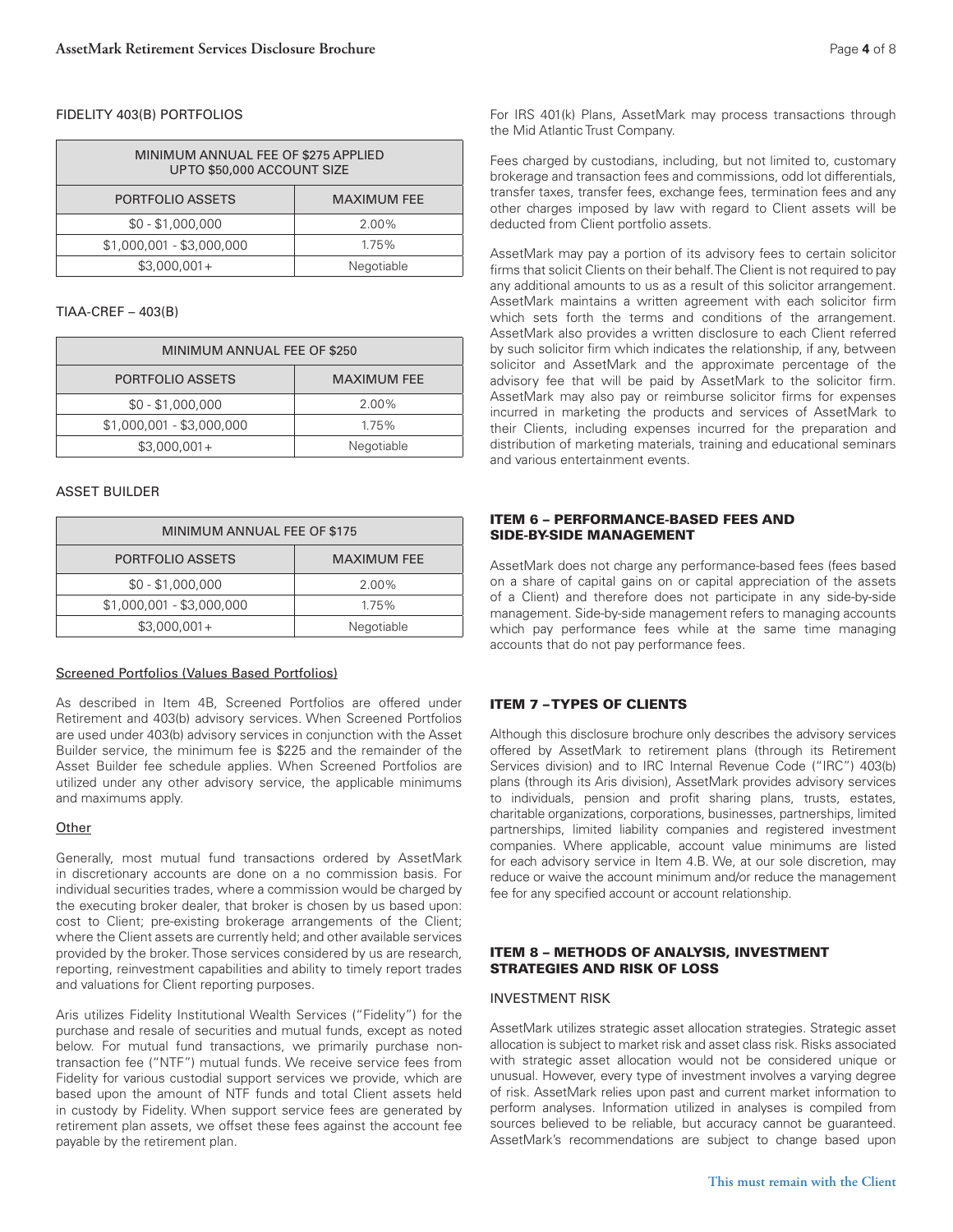market performance and other conditions. AssetMark makes no assurances that analyses will produce profitable investment returns.

#### STRATEGIC ASSET ALLOCATION

AssetMark's investment process begins through the determination of the asset allocation that is appropriate for the Client's risk tolerance, where applicable. A Client's risk tolerance is predicated upon a variety of Client-specific factors such as the Client's understanding of possible loss scenarios, time horizon, tax considerations, and liquidity needs. Full disclosure is made to Clients that past performance of securities, securities types, market sectors, market benchmarks and indicators are not predictive of future performance.

Traditional strategic asset allocation is backed by the Nobel Prize winning principles of Modern Portfolio Theory (MPT). AssetMark incorporates a variety of techniques to develop the optimal investment strategy for each Client, but MPT provides the foundation. AssetMark quantitatively evaluates portfolio risk, taking into consideration the correlation of assets within the portfolio. In constructing portfolios, our approach focuses on superior asset selection and allocation and not by excessive risk taking.

Due diligence and analysis is performed on all investment vehicles (NTF mutual funds, separate account managers, ETFs) that are utilized. AssetMark's investment professionals perform detailed research to narrow the universe of available assets and to further analyze those managers passing our initial requirements. Recommended investments are monitored on a consistent basis through a combination of quantitative processes, in addition to interviewing investment managers and periodically conducting on-site evaluations. Our selection process includes: extensive screening of managers and mutual funds using Morningstar®; qualitative review of managers focusing on structure, resources, and fees; detailed fundamental review of a manager's investment process through interviews; quantitative analysis of a manager's historical style; correlation analysis to determine how managers fit together within asset classes; and operational approval, which may include an on-site visit, prior to investment.

#### SPECIALTY PORTFOLIOS

Strategic asset allocation provides a solid foundation upon which to customize an investment solution for a Client's individual goals. One such customized approach involves the integration of socially responsible investments into a Client's overall plan. Socially responsible investing (SRI) is a process which attempts to closely align an investor's social philosophy with their investment strategy. We also believe it is important to maintain investment integrity while attempting to meet all of the social criteria. Our philosophy with regards to building an SRI portfolio for a Client is consistent with our overall investment philosophy: select the appropriate asset allocations based on the Client's indicated objectives and risk tolerance and then populate each asset class with managers which pass our due diligence process. To satisfy exposure to each asset class, we select from a pool of managers who employ socially responsible factors as a part of their asset selection process. Factors considered for our socially responsible portfolios includes both desired characteristics (e.g. companies who are good corporate citizens, companies which promote environmentally friendly and minimally disruptive products and use processes which are not damaging to the natural environment) and exclusions (e.g. companies meaningfully involved in tobacco products, alcoholic beverages, gambling devices and activities and any corporation who creates, produces, or maintains weapons of war).

Another customized approach involves the integration of faith based investments into a Client's overall plan. Faith based investing

is a process which attempts to closely align an investor's personal faith philosophy with their investment strategy. We also believe it is important to maintain investment integrity while attempting to meet all of the faith based criteria. Our philosophy with regards to building a faith based portfolio for a Client is consistent with our overall investment philosophy: select the appropriate asset allocations based on the Client's indicated objectives and risk tolerance and then populate each asset class with managers which pass our due diligence process. To satisfy exposure to each asset class, we select from a pool of managers who employ faith based factors as a part of their asset selection process. Factors considered for our faith based portfolios includes both desired characteristics (e.g. companies who are good corporate citizens, companies which promote environmentally friendly and minimally disruptive products and use processes which are not damaging to the natural environment) and exclusions (e.g. companies associated with the production, manufacturing, or distribution of products which are illegal in the United States of America, abortion products and services, pornography, companies meaningfully involved in tobacco products, alcoholic beverages, gambling devices and activities and embryonic stem cell research).

Another customized approach involves managing a portfolio to meet inflation-adjusted income requirements. For situations where income needs are paramount, we believe opportunities exist to increase a portfolio's income by integrating investments not traditionally incorporated in a balanced allocation. By expanding the investment opportunity set to include selected income-oriented securities, a portfolio can be better positioned to satisfy ongoing income requirements. Many of these income-oriented securities have the ability to grow income over time, providing a hedge against growing expenses. We recommend taking a diversified approach to income-oriented securities. In addition to traditional stock and bond investments, other asset categories include the following: floating rate bank notes, inflation-protected securities, real estate investment trusts, master limited partnerships, preferred stocks, high yield bonds, international bonds, and business development companies. These income-oriented portfolios exhibit a risk profile that is consistent with that of conservative-to-moderate investors, and has the potential to generate a higher yield that better equips the portfolio to achieve the Client's individual distribution goals.

Although AssetMark is predominantly a "manager of managers," in instances where Clients need an additional layer of customization, we do manage portfolios of individual stocks for high net-worth Clients.

#### ITEM 9 – DISCIPLINARY INFORMATION

On August 25, 2016, the SEC announced a settlement with AssetMark in an order containing findings, which AssetMark neither admitted nor denied, that AssetMark violated Section 206(4) of the Advisers Act and Rule 206(4)-1(a)(5) by allowing its staff, from July 2012 through October 2013, to circulate to prospective Clients who were considering an F-Squared managed account service offered by AssetMark, performance advertisements created by F-Squared relating to a different separately managed account service not offered by AssetMark and that misleadingly described that different service's performance between 2001 and 2008, and that AssetMark violated Section 204(a) of the Advisers Act and Rule 204-2(a)(16) by failing to maintain records substantiating the performance in the advertisements created by F-Squared.

There are no disciplinary items to report for the management of AssetMark.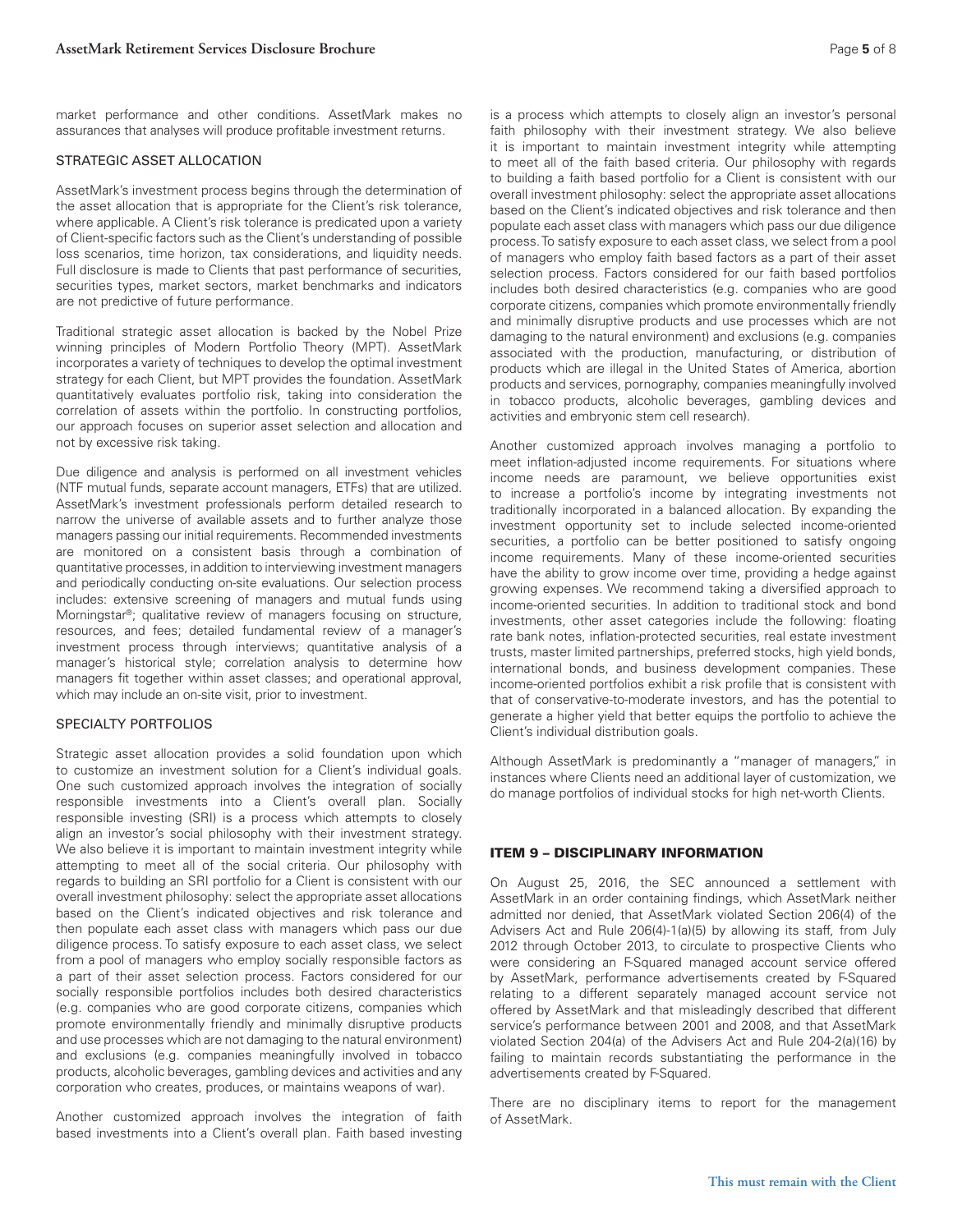#### ITEM 10 – OTHER FINANCIAL INDUSTRY ACTIVITIES AND AFFILIATIONS

The following companies are under common control with AssetMark. AssetMark does not consider such affiliations to create a material conflict of interest for AssetMark or its Clients. For those affiliated companies you may interact with in connection with your AssetMark relationship, their industry activities are described in further detail below:

- AssetMark Brokerage, LLC
- AssetMark Trust Company

#### AssetMark Brokerage, LLC

AssetMark Brokerage, LLC ("Assetmark Brokerage") is a brokerdealer registered with the U.S. Securities and Exchange Commission and has applied for membership with the Financial Industry Regulatory Authority ("FINRA") and is affiliated with AssetMark by common ownership.

#### AssetMark Trust Company

AssetMark Trust Company ("AssetMark Trust") is an Arizona chartered trust company that serves as the custodian for certain Accounts on the AssetMark Platform.

## ITEM 11 – CODE OF ETHICS, PARTICIPATION OR INTEREST IN CLIENT TRANSACTIONS AND PERSONAL TRADING

AssetMark has adopted a Code of Ethics (the "Code") that is intended to comply with the provisions of Rule 204A-1 under the Investment Advisers Act of 1940 ("Advisers Act"), which requires each registered investment adviser to adopt a code of ethics setting forth standards of conduct and requiring compliance with federal securities laws. Additionally, the Code is designed to comply with Section 204A of the Advisers Act, which requires investment advisers to establish, maintain and enforce written policies and procedures reasonably designed, taking into consideration the nature of such investment adviser's business, to prevent the misuse of material, non-public information by any person associated with such investment adviser. AssetMark's Code requires that all "Supervised Persons" (including officers and certain affiliated persons and employees of AssetMark) in carrying out the operations of AssetMark, adhere to certain standards of business conduct. Specifically, the Code requires that these persons: (i) comply with all applicable laws, rules and regulations, (ii) avoid any conflict of interest with regard to AssetMark and its Clients, (iii) avoid serving their personal interests ahead of the interests of AssetMark and its Clients, (iv) avoid taking inappropriate advantage of their position with AssetMark or benefiting personally from any investment decision made, (v) avoid misusing corporate assets, (vi) conduct all of their personal securities transactions in compliance with the Code, and (vii) maintain, as appropriate, the confidentiality of information regarding AssetMark's operations.

The Code contains a number of prohibitions and restrictions on personal securities transactions and trading practices that are designed to protect the interests of AssetMark and its Clients. First, the Code prohibits trading practices that have the potential to harm AssetMark and/or its Clients, including excessive trading or market timing activities in any account that AssetMark manages, trading on the basis of material non-public information, and trading in any "Reportable Security" when they have knowledge the security is being purchased or sold, or is being considered for purchase or sale by the Accounts managed by AssetMark or any AssetMark-advised mutual funds. Second, the Code mandates the pre-clearance of

certain personal securities transactions, including transactions in securities sold in initial public offerings or private placements. The Code also requires the pre-clearance of Reportable Security transactions for certain Access Persons (Access Persons is a segment of the Supervised Persons group that may have access to AssetMark information). Finally, the Code requires Access Persons to submit, and the Chief Compliance Officer (the "CCO") to review, initial and annual holdings, and quarterly transaction reports.

AssetMark utilizes StarCompliance to provide enhanced tracking of employee transactions and gives AssetMark the ability to analyze employee trading against certain parameters and transactions in its managed Accounts or any AssetMark-advised funds. Access Persons also utilize this system to annually certify their receipt of, and compliance with, the Code and pre-clear their Reportable Security transactions, if they are required to do so by the Code.

All Supervised Persons under the Code are responsible for reporting any violations of the Code to the CCO. The Code directs the CCO to submit reports to the Board of Trustees of any AssetMark-advised mutual funds regarding compliance with the Code, and to impose sanctions on violators, as warranted.

AssetMark will provide a copy of the Code to any Client or prospective Client upon request.

## ITEM 12 – BROKERAGE PRACTICES

Pursuant to a separate agreement, the Retirement Services Plan's Custodian will provide custodial account and brokerage services to the Client. The Plan's Custodian and/or other service provider to the Plan other than AssetMark shall be responsible for all trading, including the application of any asset allocation models to the Accounts by purchasing and/or selling securities for the Accounts. AssetMark shall not effect transactions in securities for Accounts and shall not be responsible for the selection of brokers and dealers and the execution of transactions for the Accounts. AssetMark makes no representation regarding, and shall not be responsible for, any trading expenses associated with the Accounts or Investment Alternatives.

Retirement Services Client Plan Accounts may be monitored for excessive and other forms of abusive trading and may be subject to administrative procedures and/or restrictions developed by the funds in which the Accounts are invested or by such funds' service providers and implemented by the funds or their service providers at the direction of funds. These policies may take the form of redemption fees and/or purchase block or other trade restrictions. AssetMark makes no representation regarding policies and procedures of the funds included as Investment Alternatives. For further information on redemption fees or trade restrictions, including whether one will be applicable to an individual Investment Alternative for the Plan, please consult the individual fund prospectuses or other Investment Alternative disclosure material.

#### RESEARCH AND SOFT DOLLAR PRACTICES

AssetMark generally utilizes Fidelity and Mid Atlantic Trust Company for various institutional platform services which assist AssetMark in managing and administering applicable Client Plan accounts and include, among other things, brokerage, custody and other related services. AssetMark may utilize Mid Atlantic Trust Company. Specifically, these services: (i) provide access to Client account data (such as trade confirmations and account statements); (ii) facilitate trade execution and allocate aggregated trade orders for multiple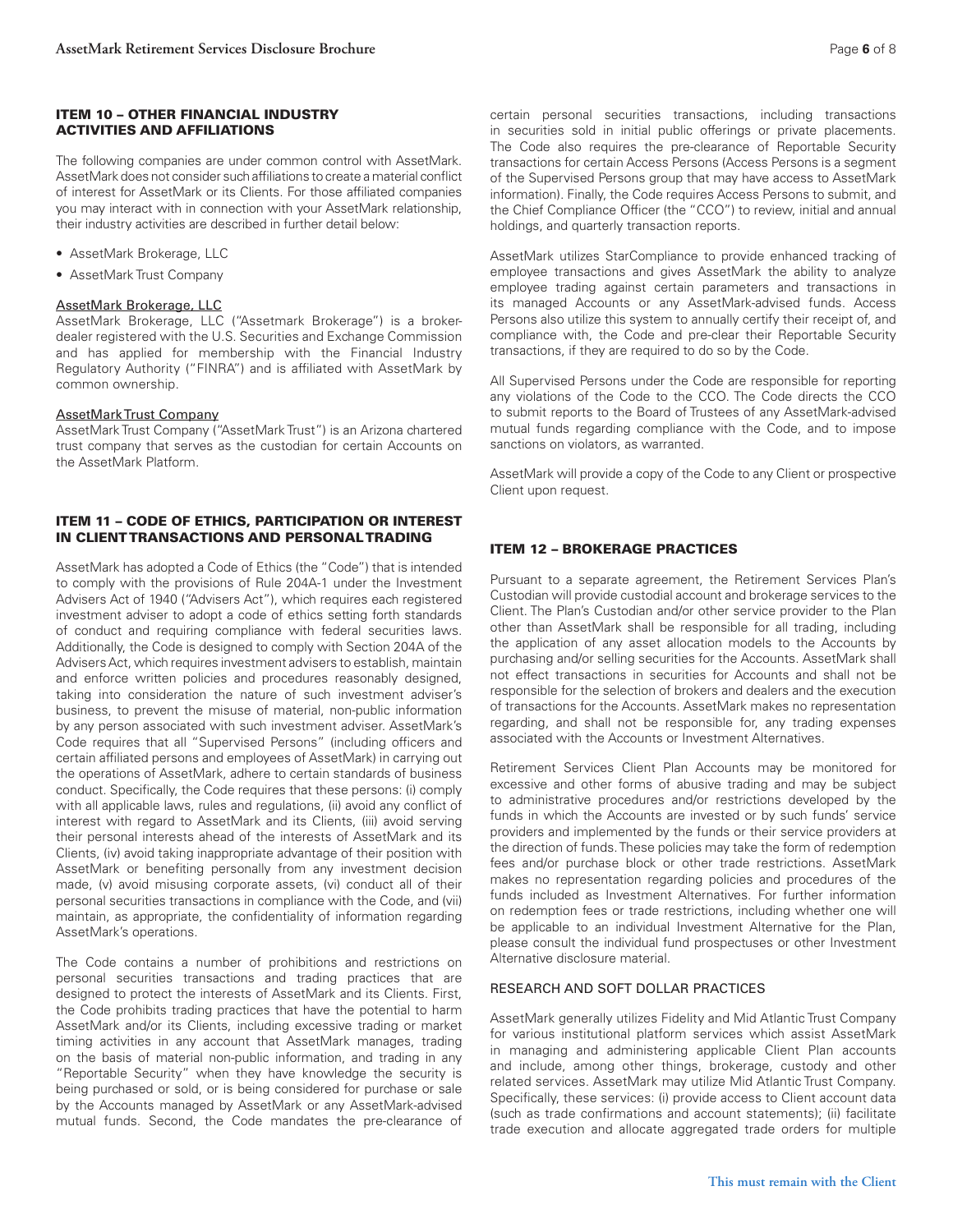Client accounts; (iii) provide research, pricing and other market data; (iv) facilitate payment of fees from Clients' accounts; and (v) assist with back-office functions, recordkeeping and Client reporting.

Fidelity and Mid Atlantic also offers other services intended to help AssetMark manage and further develop advisory practices. Such services include, but are not limited to, performance reporting, financial planning, contact management systems, third party research, publications, access to educational conferences, roundtables and webinars, practice management resources, access to consultants and other third party service providers who provide a wide array of business related services and technology with whom AssetMark may contract directly.

For mutual fund transactions, AssetMark primarily purchases NTF mutual funds. In most cases, mutual funds recommended by AssetMark have expense ratios lower than their category averages. For individual securities trades, where a commission would be charged by the executing broker dealer, that broker is chosen by AssetMark based upon: cost-to-Client, pre-existing brokerage arrangements of the Client, where the Client assets are currently held, and other available services provided by the broker. Those services considered by AssetMark are research, reporting, reinvestment capabilities and ability to timely report trades and valuations for Client reporting purposes.

Fidelity generally does not charge its adviser Clients separately for custody services but is compensated by account holders through commissions and other transaction-related or asset-based fees for securities trades that are executed through Fidelity or that settle into Fidelity accounts (i.e., transactions fees are charged for certain noload mutual funds, commissions are charged for individual equity and debt securities transactions). Fidelity provides access to many no-load mutual funds without transaction charges and other no-load funds at nominal transaction charges.

Fidelity is providing AssetMark with certain brokerage and research products and services that qualify as "brokerage or research services" under Section 28(e) of the Securities Exchange Act of 1934 ("Exchange Act").

Although AssetMark may receive Clients from referrals made by broker-dealers, they do not recommend or select any broker-dealer based upon any Client referrals from such broker-dealers. In addition, we do not receive Client referrals from Fidelity or any other custodian.

#### DIRECTED BROKERAGE

AssetMark and Aris do not allow directed Brokerage.

#### TRADE AGGREGATION

Where AssetMark provides investment management services to its Clients under certain Separately Managed Accounts, transactions for multiple Client accounts, when there is the ability to do so, generally will be affected together, or batched, on a best efforts basis, but is not obligated to do so. This process of batching orders can sometimes assist in obtaining more favorable commission rates or to allocate equitably among Clients differences in prices and commissions or other transaction costs that might have been obtained had such orders been placed independently. When orders are batched, prices will be averaged and can be allocated among Client accounts in proportion to the purchase and/or sales placed on a specific day.

#### ITEM 13 – REVIEW OF ACCOUNTS

- A. For Client accounts where AssetMark provides investment advisory services, Client relationships and/or portfolios are reviewed on a quarterly basis or other periodic basis by the investment team that is responsible for such accounts. Client accounts may also be reviewed through random audit selection by designated supervisors, management personnel or the compliance department.
- B. AssetMark may also conduct account reviews based off events that trigger account activity. Examples of these events could be a Client request for deposit or withdrawal, Client notification of a change in financial condition, significant economic events or change in market conditions or a change in allocation or security selection.
- C. AssetMark makes available periodic account statements to its investment advisory Clients in the form of a Quarterly Performance Report. These written reports generally contain a list of assets, investment results, and statistical data related to the Client's Account. AssetMark urges Clients to carefully review these reports and compare them to statements that they receive from their Custodian.

#### ITEM 14 – CLIENT REFERRALS AND OTHER COMPENSATION

Pursuant to a written referral agreement between AssetMark and unaffiliated broker-dealers, investment advisers and other parties (collectively, "Solicitors"), Solicitors agree to refer prospective Clients to AssetMark to participate in AssetMark or Aris investment management programs. AssetMark, under the written referral agreement between Solicitor and Adviser, pays Solicitor an annual fee for each Client accepted for participation in AssetMark programs. This fee varies by Client and is disclosed to the Client on the Solicitors Disclosure Statement, which is presented at the time a Client enters into an Investment Management Services Agreement with AssetMark Retirement Services, or a Clients Services Agreement with Aris. This fee compensates Solicitor for referring Clients to AssetMark, assisting in the enrollment of Clients for participation in AssetMark programs, and facilitating communication between AssetMark and Clients. The total advisory fee charged to the Client by AssetMark (as set forth in Item 5) will include the referral fee, thus resulting in a differential in the total advisory fees charged by AssetMark for accounts for which AssetMark pays a referral fee and those for which AssetMark does not pay a referral fee. The differential in advisory fees is equal to the amount of the referral fee. Except for this differential, no additional charges or costs will be incurred by Client as a result of this referral arrangement.

#### ITEM 15 – CUSTODY

For Retirement Services Client Plan accounts, in order to access the advisory services of AssetMark, the Plan shall establish a relationship with an "Administrator," for the provision of participant recordkeeping and plan administrative services, and a relationship with a qualified "Custodian," to hold custody of Plan assets and provide related services. Although AssetMark is not recommending any Administrator, Custodian or other service provider, the Parties anticipate that AssetMark Retirement Services, Inc., and Mid Atlantic Trust Company will act as Administrator and Custodian, respectively, unless Plan establishes relationships with other parties that have established the systems links needed for AssetMark to provide the advisory services contemplated by this Agreement